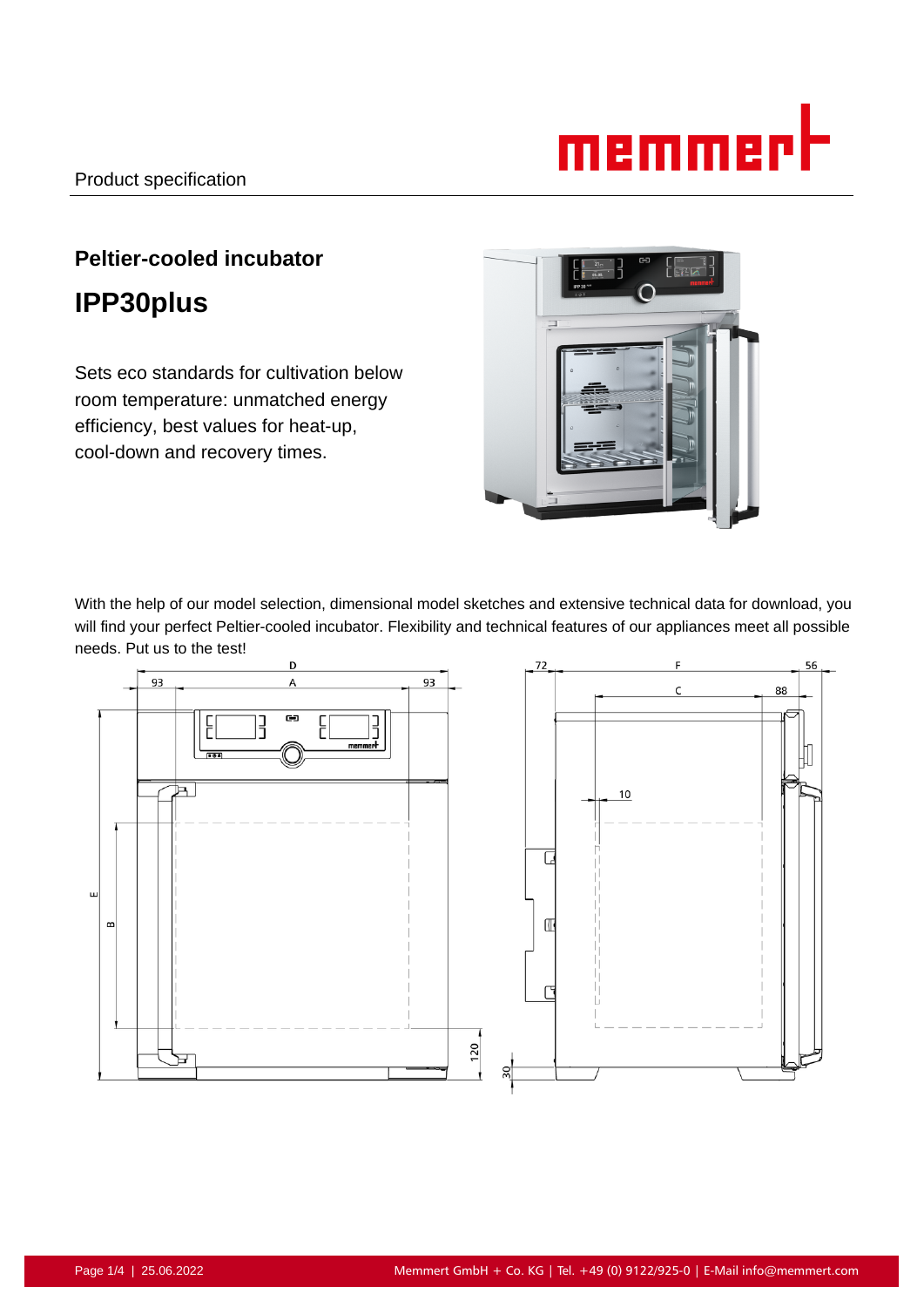#### **Temperature**

| Setting temperature range              | 0 to $+70$ °C                                                                                                     |
|----------------------------------------|-------------------------------------------------------------------------------------------------------------------|
| Working temperature range              | without light: from 0 (at least 20 below ambient temperature) to $+70^{\circ}$ C                                  |
| <b>Setting accuracy</b><br>temperature | 0.1 °C                                                                                                            |
| <b>Temperature sensor</b>              | 2 Pt100 sensors DIN Class A in 4-wire-circuit for mutual monitoring, taking over functions in case of an<br>error |

## **Control technology ControlCOCKPIT** TwinDISPLAY. Adaptive multifunctional digital PID-microprocessor controller with 2 high-definition TFT-colour displays. Language setting **German, English, Spanish, French, Polish, Czech, Hungarian Timer Example 2** Digital backwards counter with target time setting, adjustable from 1 minute to 99 days **Function SetpointWAIT** the process time does not start until the set temperature is reached **Calibration** three freely selectable temperature values

#### **Ventilation**

| Convection | forced ventilation by Peltier fan |
|------------|-----------------------------------|
|------------|-----------------------------------|

**adjustable parameters** temperature (Celsius or Fahrenheit), programme time, time zones, summertime/wintertime

#### **Communication**

| <b>Documentation</b>       | programme stored in case of power failure                                                                                       |
|----------------------------|---------------------------------------------------------------------------------------------------------------------------------|
| Programming                | AtmoCONTROL software on a USB stick for programming, managing and transferring programmes<br>via Ethernet interface or USB port |
|                            |                                                                                                                                 |
| <b>Safety</b>              |                                                                                                                                 |
| <b>Temperature control</b> | over- and undertemperature monitor TWW, protection class 3.3 or adjustable temperature limiter                                  |
|                            | TWB, protection class 2, selectable on display                                                                                  |
| <b>AutoSAFETY</b>          | additionally integrated over- and undertemperature protection "ASF", automatically following the                                |
|                            | setpoint value at a preset tolerance range, alarm in case of over- or undertemperature, heating                                 |
|                            | function is switched off in case of overtemperature, cooling function in case of undertemperature                               |
| Autodiagnostic system      | for fault analysis                                                                                                              |
| Alarm                      | visual and acoustic                                                                                                             |

#### **Heating concept**

Peltier **Peltier** energy-saving Peltier heating-/cooling system integrated in the rear (heat pump principle)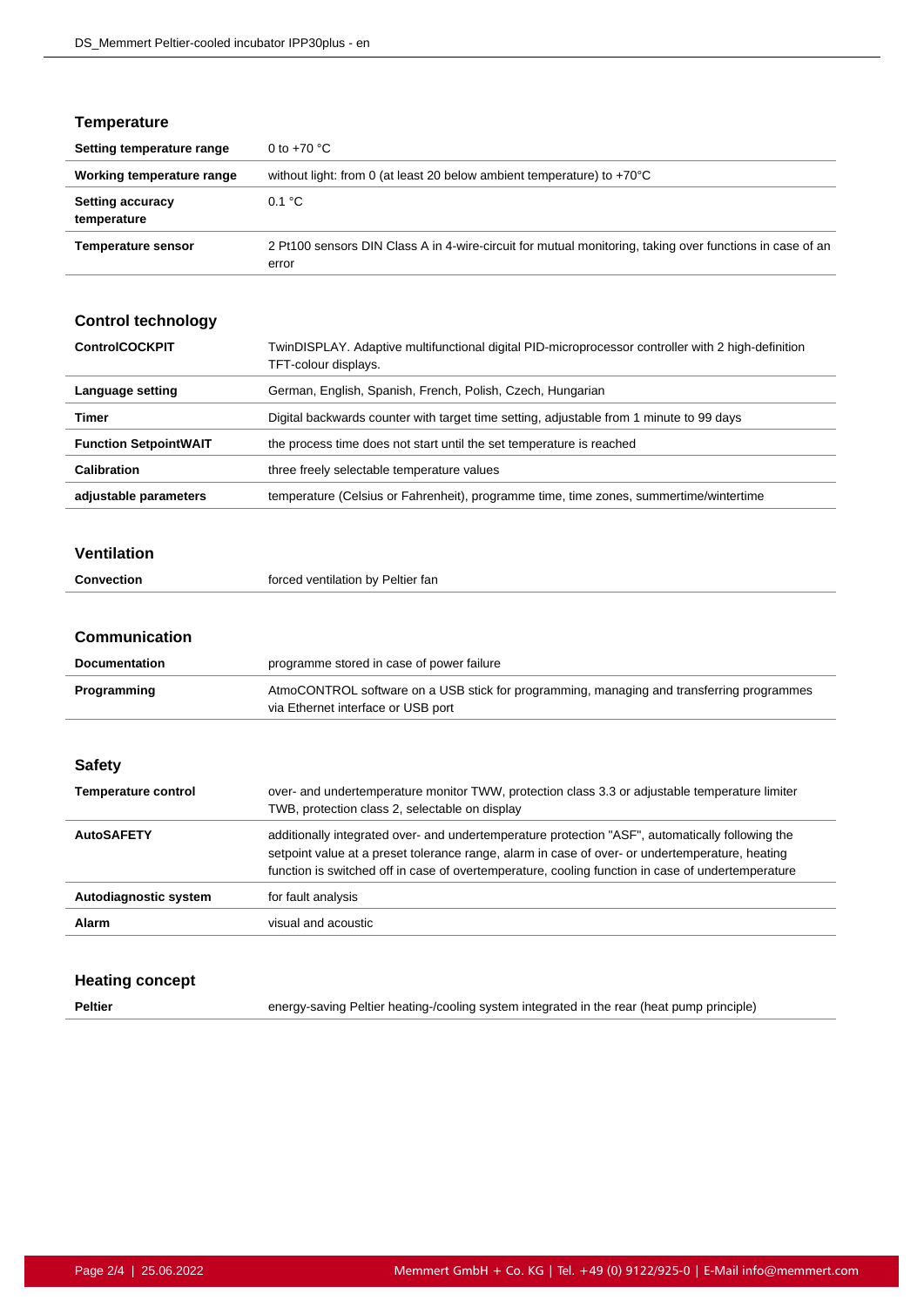#### **Standard equipment**

| Works calibration certificate | for +10 °C. +25 °C and +40 °C                                                     |
|-------------------------------|-----------------------------------------------------------------------------------|
| Door                          | fully insulated stainless steel door with 2-point locking (compression door lock) |
| <b>Internals</b>              | I stainless steel grid(s), electropolished                                        |
| Door                          | inner glass door                                                                  |

#### **Stainless steel interior**

| <b>Dimensions</b>         | $w_{(A)}$ x h <sub>(B)</sub> x d <sub>(C)</sub> : 400 x 320 x 250 mm (d less 10 mm for fan - Peltier) |
|---------------------------|-------------------------------------------------------------------------------------------------------|
| Volume                    | 32 I                                                                                                  |
| Max. number of internals  |                                                                                                       |
| Max. loading of chamber   | 60 kg                                                                                                 |
| Max. loading per internal | 20 kg                                                                                                 |
|                           |                                                                                                       |

#### **Textured stainless steel casing**

| <b>Dimensions</b> | $w_{(D)}$ x h <sub>(E)</sub> x d <sub>(F)</sub> : 585 x 704 x 434 mm (d +56mm door handle & +111mm Peltier element) |
|-------------------|---------------------------------------------------------------------------------------------------------------------|
| Housing           | rear zinc-plated steel                                                                                              |

#### **Electrical data**

| Voltage                | 230 V, 50/60 Hz |
|------------------------|-----------------|
| <b>Electrical load</b> | approx. 140 W   |
| Voltage                | 115 V, 50/60 Hz |
| <b>Electrical load</b> | approx. 140 W   |

#### **Ambient conditions**

| Set Up                   | The distance between the wall and the rear of the appliance must be at least 15 cm. The clearance<br>from the ceiling must not be less than 20 cm and the side clearance from walls or nearby appliances<br>must not be less than 5 cm. |
|--------------------------|-----------------------------------------------------------------------------------------------------------------------------------------------------------------------------------------------------------------------------------------|
| Ambient temperature      | 16 °C to 40 °C                                                                                                                                                                                                                          |
| Humidity rh              | max. 70 %, non-condensing                                                                                                                                                                                                               |
| Altitude of installation | max. 2,000 m above sea level                                                                                                                                                                                                            |
| Overvoltage category     | Ш                                                                                                                                                                                                                                       |
| <b>Pollution degree</b>  | າ                                                                                                                                                                                                                                       |

### **Packing/shipping data**

| <b>Transport information</b>      | The appliances must be transported upright |
|-----------------------------------|--------------------------------------------|
| <b>Customs tariff number</b>      | 84198998                                   |
| <b>Country of origin</b>          | Federal Republic of Germany                |
| WEEE-Reg.-No.                     | DE 66812464                                |
| Dimensions approx incl.<br>carton | w x h x d: 660 x 890 x 650 mm              |
| Net weight                        | approx. 40 kg                              |
| <b>Gross weight carton</b>        | approx. 56 kg                              |